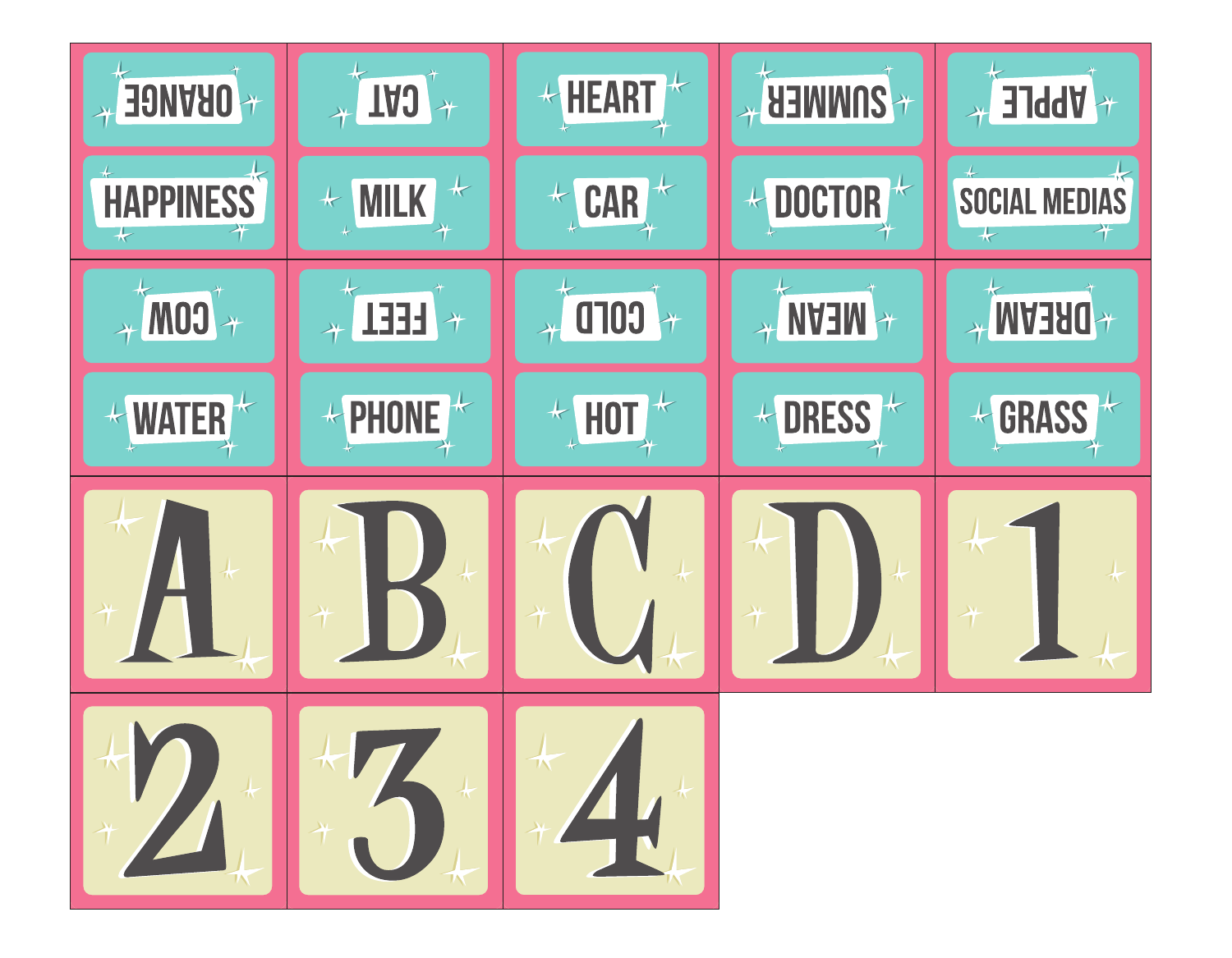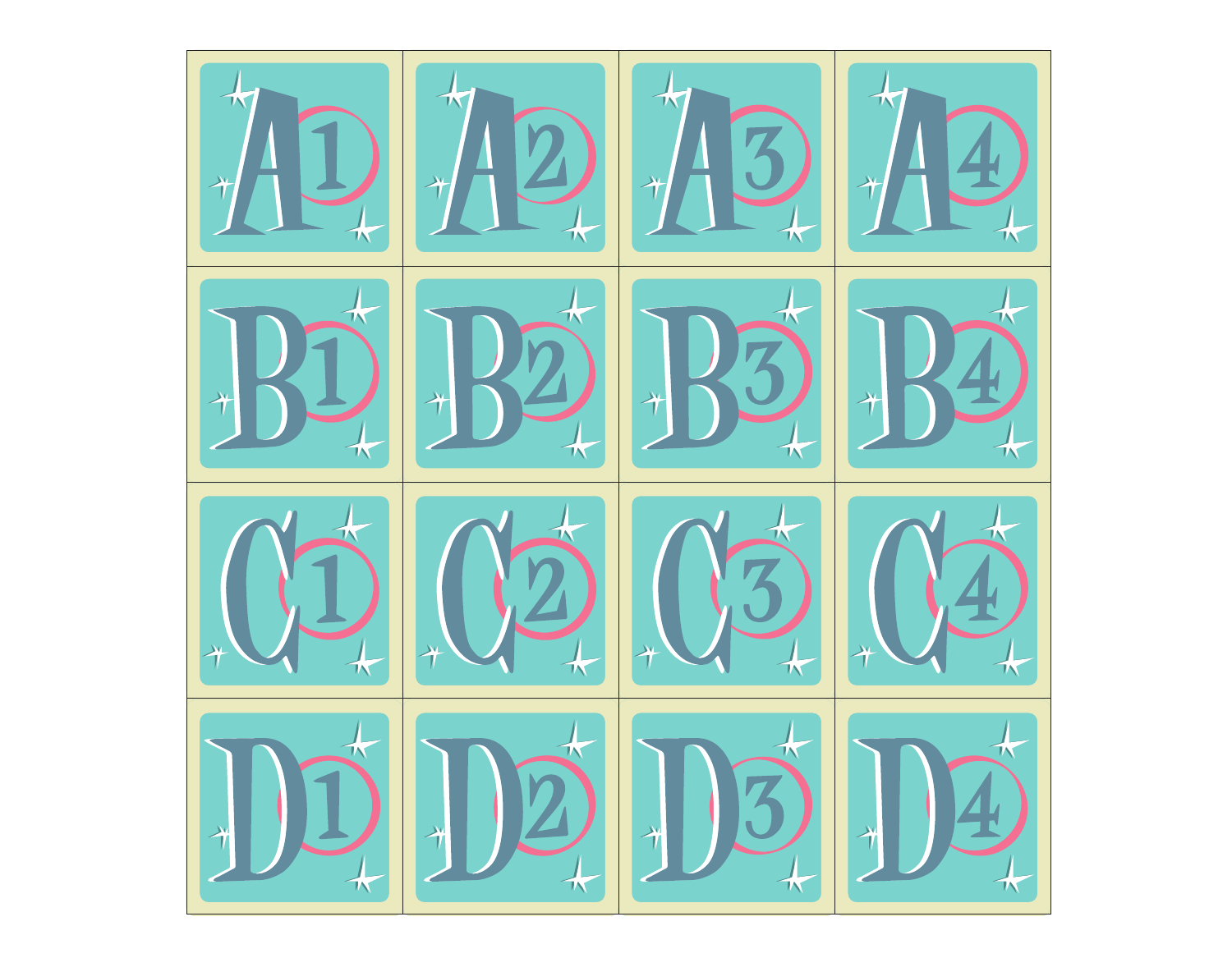## **Rules for Clues**

- Clues must be limited to a single word that relates to both code words.
- Clues with the same root as a code word may not be used.
- Clues cannot be reused in any form (including incorrectly guessed clues).

# **End of the Game**

The game can end in one of two ways:

- The timer runs out.
	- OR
- There are no Clue Cards left in the pile and the players have no more cards in hand.

Players then count the number of Clue Cards correctly placed in the grid and use the following table for scoring:

|                | Failed                                                                  | Average                                                                              | Good                                                      | Awesome                                                         |
|----------------|-------------------------------------------------------------------------|--------------------------------------------------------------------------------------|-----------------------------------------------------------|-----------------------------------------------------------------|
|                | Oh dear,<br>clearly<br>you don't<br>understand<br>each other<br>at all. | <b>You have</b><br>a basic<br>understanding<br>of how the<br>other players<br>think! | <b>Wow!</b><br><b>You have</b><br>a strong<br>connection! | A perfect<br>score!<br>You must be<br>telepathically<br>linked! |
| <b>Express</b> | $\leq 4$                                                                | $4 - 5$                                                                              | $6 - 7$                                                   | $8+$                                                            |
| Classic        | < 8                                                                     | $8 - 11$                                                                             | $12 - 14$                                                 | $15+$                                                           |

© 2020 Blue Orange Edition, France, all rights reserved for all countries. Cross Clues and Blue Orange are trade-<br>marks of Blue Orange Edition, France. Distributed under license by Blue Orange USA,Walnut Creek, California, www.blueorangegames.com.